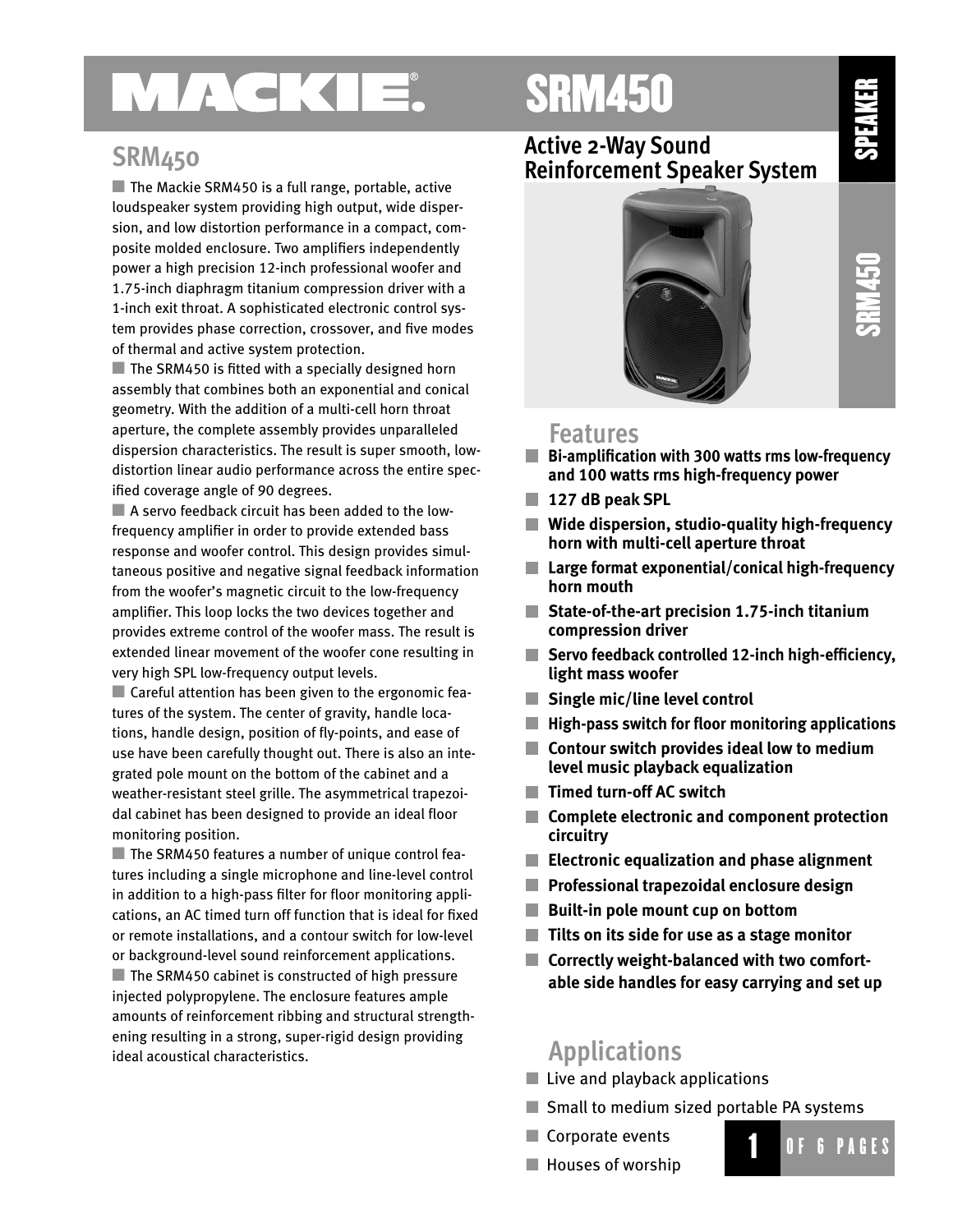SRM450

# SRM450 **Active Speaker System**

## **SRM450 Specifications**

#### **System Acoustic**

| Frequency Response (-3 dB)                     | 55 Hz-18 kHz                               |
|------------------------------------------------|--------------------------------------------|
| Frequency Range (-10 dB)                       | 45 Hz-20 kHz                               |
| Directivity Factor; Q (DI)                     | 9.95 (9.98), averaged<br>2 kHz to 10 kHz   |
| <b>Max SPL Long-term</b>                       | 124 dB                                     |
| <b>Max SPL Peak</b>                            | 127 dB                                     |
| Crossover                                      | Linkwitz-Riley, 24 dB/octave @ 1600 Hz     |
| Audio                                          |                                            |
| Input                                          | <b>Bal./unbal. Female XLR</b>              |
| Loop-through (parallel w/input)                | <b>Bal./unbal. Male XLR</b>                |
| <b>Input Protection</b>                        | <b>RFI and level protected</b>             |
| <b>Level Control</b>                           | Rotating knob (off to +40 dB)              |
| <b>Sensitivity (center detent)</b>             | Line: +4 dBu<br>Mic: -36 dBu               |
| <b>Maximum Input Level</b>                     | $+22$ dBu                                  |
| Low-Cut Frequency                              | 75 Hz<br>second-order high-pass filter     |
| <b>Acoustic Contour Equalization (peaking)</b> | +3 dB @ 100 Hz<br>+3 dB @ 12 kHz           |
| <b>Accessory Interface</b>                     | ±15 VDC, normalized signal I/O             |
| <b>Operating Temperature Range</b>             | $-10^{\circ}$ C to 45°C<br>(14°F to 113°F) |
| <u> Amplifiarc</u>                             |                                            |

| <b>Amplifiers</b>            |                                        |
|------------------------------|----------------------------------------|
| <b>Total Amplifier Power</b> | 400 watts continuous*                  |
| <b>High Frequency</b>        | 100 watts*                             |
| <b>Type</b>                  | <b>Class AB</b>                        |
| <b>Rated THD</b>             | .03%                                   |
| Low Frequency                | 300 watts*                             |
| Type                         | Class G with parametric servo feedback |
| <b>Rated THD</b>             | 0.03%                                  |

**\*Rated power is continuous rms wattage into transducer's rated impedance @ 1 kHz for the HF amplifier and @ 100 Hz for the LF amplifier**

| <b>High Frequency Section</b> |                                        |
|-------------------------------|----------------------------------------|
| <b>Diaphragm Size</b>         | $1.75$ in/44.5 mm                      |
| <b>Horn Exit Diameter</b>     | $1.0$ in/24.5 mm                       |
| <b>Power Handling</b>         | 100 watts rms (long term) <sup>1</sup> |
| <b>Sensitivity</b>            | 106 dB (1W@1m)                         |
| <b>Frequency Range</b>        | 1000 Hz to 20 kHz                      |
| <b>Nominal Impedance</b>      | 8 ohms                                 |
| <b>Diaphragm Material</b>     | Damped titanium                        |
| <b>Magnet Type</b>            | <b>Ferrite</b>                         |
| <b>Horn Design</b>            |                                        |
| <b>Horizontal Coverage</b>    | 90° 1 kHz to 20 kHz avg.               |
| <b>Vertical Coverage</b>      | 45° 2.8 kHz to 20 kHz avg.             |
| <b>Type</b>                   | <b>Exponential and conical</b>         |
| <b>Mouth Size</b>             | 12.0 in x 7.0 in/<br>30.5 cm x 17.8 cm |
| <b>Throat size</b>            | $1.0$ in/2.5 cm                        |
|                               |                                        |

1 Measured on-axis in the far field, referenced back to 1 watt rms from maximum power and to 1 meter distance using the inverse square law.

#### **Low Frequency Section**

| <b>Number of Drivers</b>   |                                        |
|----------------------------|----------------------------------------|
| <b>Woofer Diameter</b>     | 12 in/300 mm                           |
| <b>Voice Coil Diameter</b> | $2.5 \text{ in} / 63 \text{ mm}$       |
| <b>Power Handling</b>      | 450 watts rms (long term) <sup>1</sup> |
| Sensitivity                | 98 dB (1W@1m)                          |
| <b>Frequency Range</b>     | 45 Hz to 3000 Hz                       |
| <b>Magnet Type</b>         | <b>Ferrite</b>                         |

#### **Construction Features**

| <b>Basic Design</b> | <b>Asymmetrical Trapezoidal</b>                     |
|---------------------|-----------------------------------------------------|
| <b>Material</b>     | Polypropylene                                       |
| <b>Finish</b>       | Grey, textured finish                               |
| <b>Handles</b>      | Two on sides, one on top                            |
| Grille              | Perforated metal with weather-<br>resistant coating |

#### **Line Input Power**

| <b>Power Consumption</b>     | 320W with musical program<br>and Peak LED blinking |
|------------------------------|----------------------------------------------------|
| US                           | 120 VAC, 60Hz                                      |
| Recommended amperage service | 2.5 amps                                           |
| <b>Europe</b>                | 230 VAC, 50Hz                                      |
| Recommended amperage service | $1.25$ amps                                        |
| Japan                        | 100 VAC, 50/60Hz                                   |
| Recommended amperage service | 3.0 amps                                           |
| <b>AC</b> connector          | 3-pin IEC 250 VAC                                  |

#### **Control System Function**

| <b>Electronic Crossover</b>    |  |
|--------------------------------|--|
| <b>Phase Alignment</b>         |  |
| <b>Equalization</b>            |  |
| <b>Parametric equalization</b> |  |

#### **Safety Features**

| Low Frequency Dynamic Bass<br>Protection, Independent LF and HF<br><b>Compressors, Power Supply and<br/>Amplifier Thermal Protection</b> |  |
|------------------------------------------------------------------------------------------------------------------------------------------|--|
| Signal Present, Peak, Power ON, and<br><b>Thermal (Cool Down Auto Reset)</b>                                                             |  |
|                                                                                                                                          |  |
| 26.0 in/660 mm                                                                                                                           |  |
| 15.4 in/390 mm                                                                                                                           |  |
| 14.8 in/376 mm                                                                                                                           |  |
| 51.0 lb/23.2 kg                                                                                                                          |  |
|                                                                                                                                          |  |

#### **Options**

**PA-A1 Eyebolt (M10 x 1.5 mm x 20 mm)**

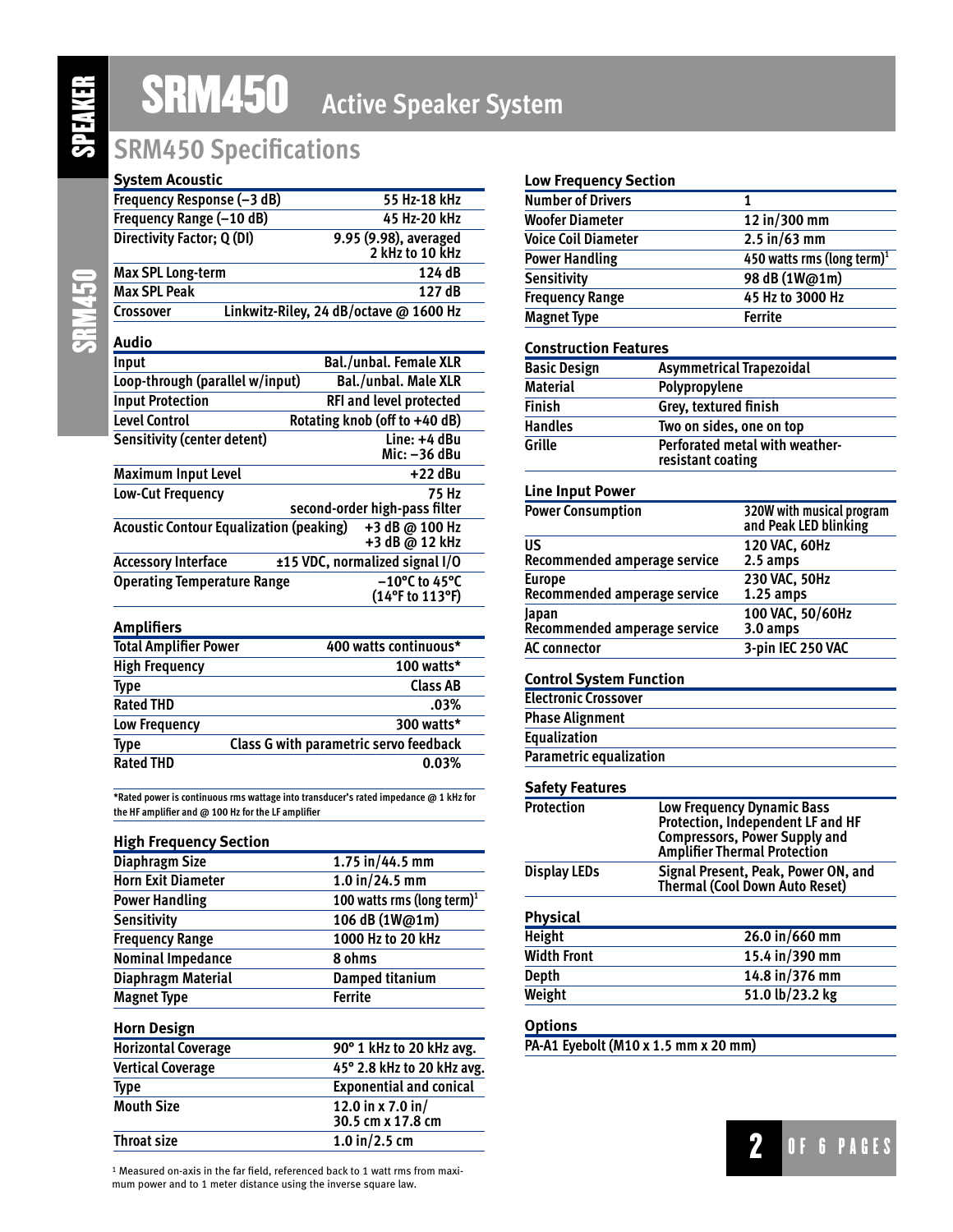# SRM450 **Active Speaker System**

## **SRM450 Vertical Polars**

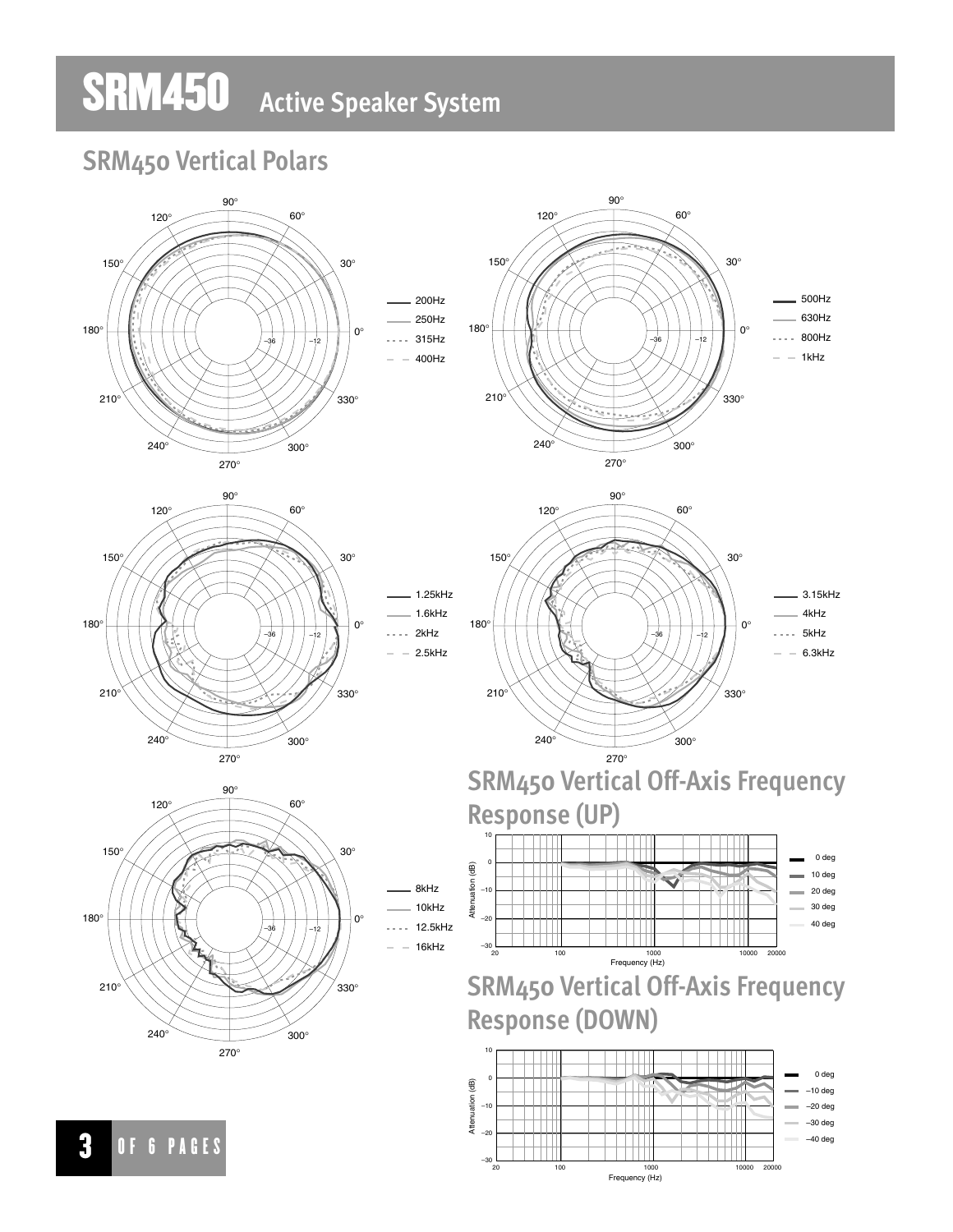# SRM450 **Active Speaker System**

## **SRM450 Horizontal Polars**

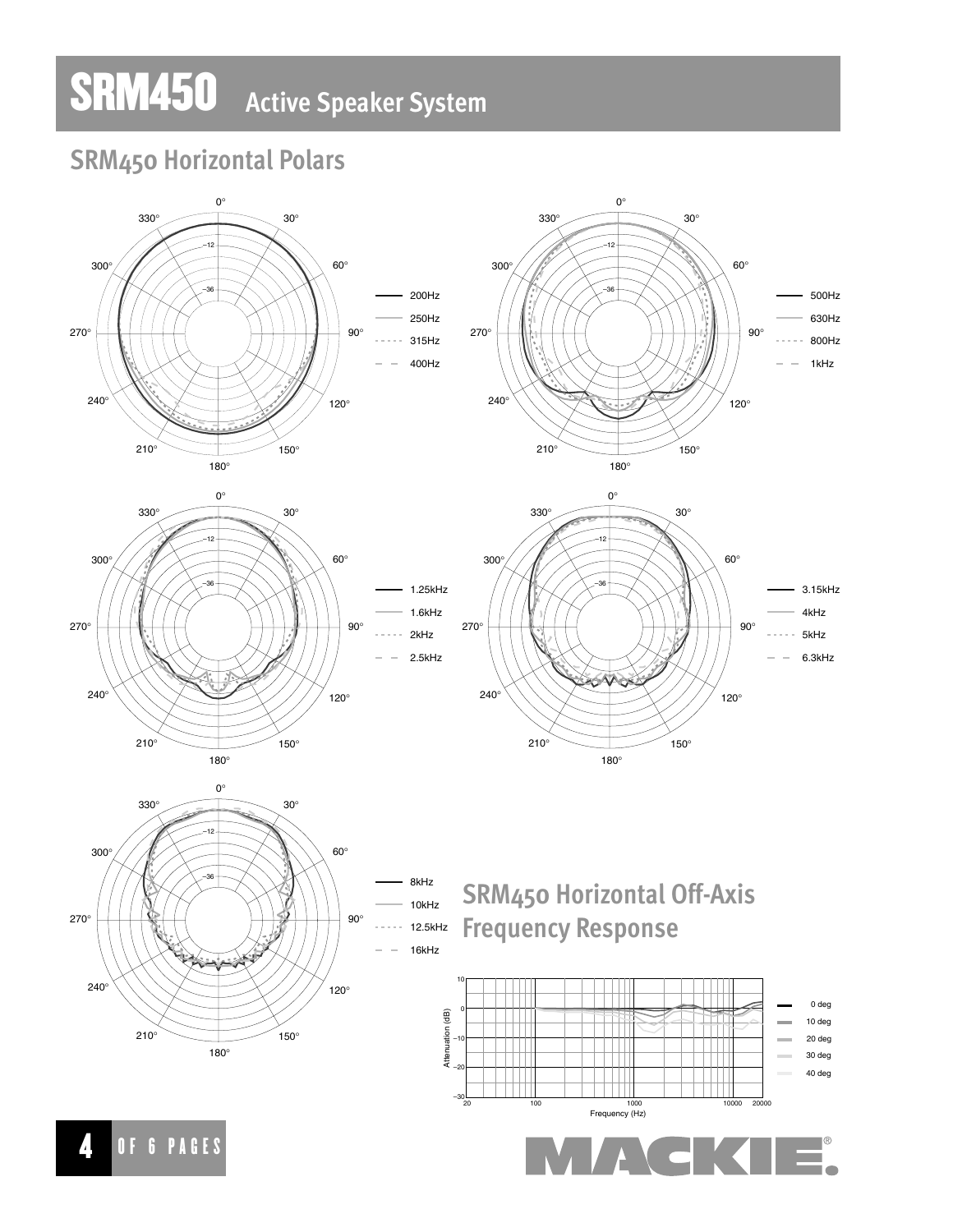### **SRM450** Active Speaker System





## **SRM450 Input Panel**



## **SRM450 Dimensions**





Directivity Factor (Q)